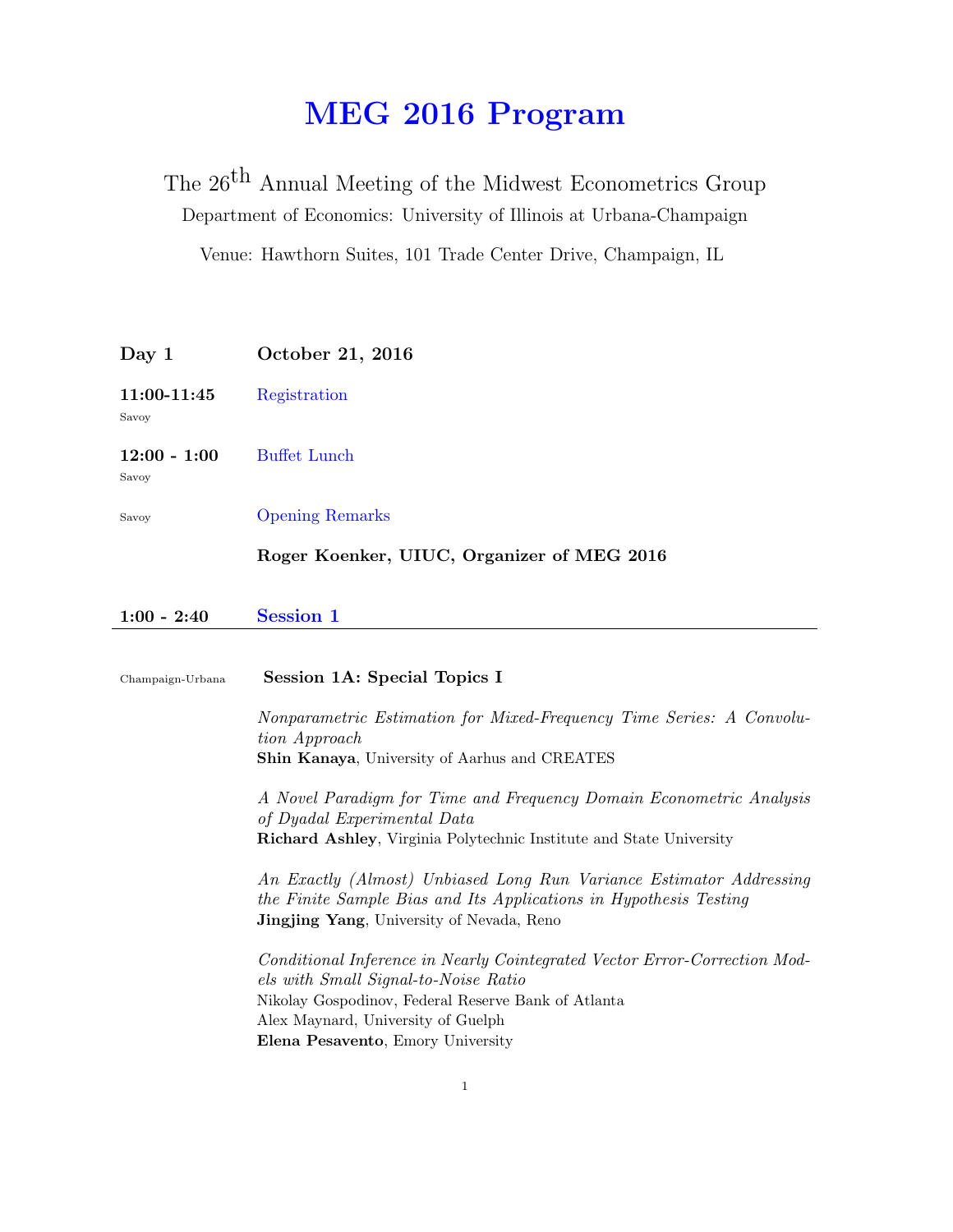|                      | A Self-Normalizing Approach to the Specification Test of Mixed-Frequency<br>Models                                                                                                                                             |
|----------------------|--------------------------------------------------------------------------------------------------------------------------------------------------------------------------------------------------------------------------------|
|                      | Henriette Groenvik, Michigan Technological University<br>Yeonwoo Rho, Michigan Technological University (Chair)                                                                                                                |
| Grand Prairie I/II   | Session 1B: Theory I                                                                                                                                                                                                           |
|                      | Instrumental Variable Estimation with First-Stage Heterogeneity<br>Alberto Abadie, Harvard University<br>Jiaying Gu, University of Toronto<br>Shu Shen, University of California, Davis                                        |
|                      | Weak Instrument Robust Inference for Two Sample Instrumental Variable<br>Regression<br>Jaerim Choi, University of California, Davis<br>Jiaying Gu, University of Toronto<br>Shu Shen, University of California, Davis          |
|                      | Direct Instrumental Nonparametric Estimation of Inverse Regression Func-<br>tions<br>Jerome Krief, University of Virginia                                                                                                      |
|                      | Ordered Response Models with Unobserved Correlated Thresholds: An Ap-<br>plication in Assessing Bond Overrating Bias<br>Zhutong Gu, Rutgers University<br>Yixiao Jiang, Rutgers University<br>Shuyang Yang, Rutgers University |
|                      | Placebo Inference on Treatment Effects when the Number of Clusters is<br>Small<br>Andreas Hagemann, University of Michigan (Chair)                                                                                             |
| Grand Prairie III/IV | Session 1C: Theory II                                                                                                                                                                                                          |
|                      | Stationary Points for Parametric Stochastic Frontier Models<br>William Horrace, Syracuse University<br>Ian Wright, Northeastern University                                                                                     |
|                      | A Nonparametric Density-Based Likelihood Ratio Test for Normality<br>Julia Gonzalez, UIUC                                                                                                                                      |
|                      | Testing Additive Separability of Unobservables of Unrestricted Dimensions<br>with Average Structural Function<br>Zhutong Gu, Rutgers University                                                                                |
|                      | Exploring Additional Conditions in Non-separable Minimum Distance Es-<br>timation with An Application to Pseudo Panel<br>Fei Jia, Michigan State University                                                                    |

2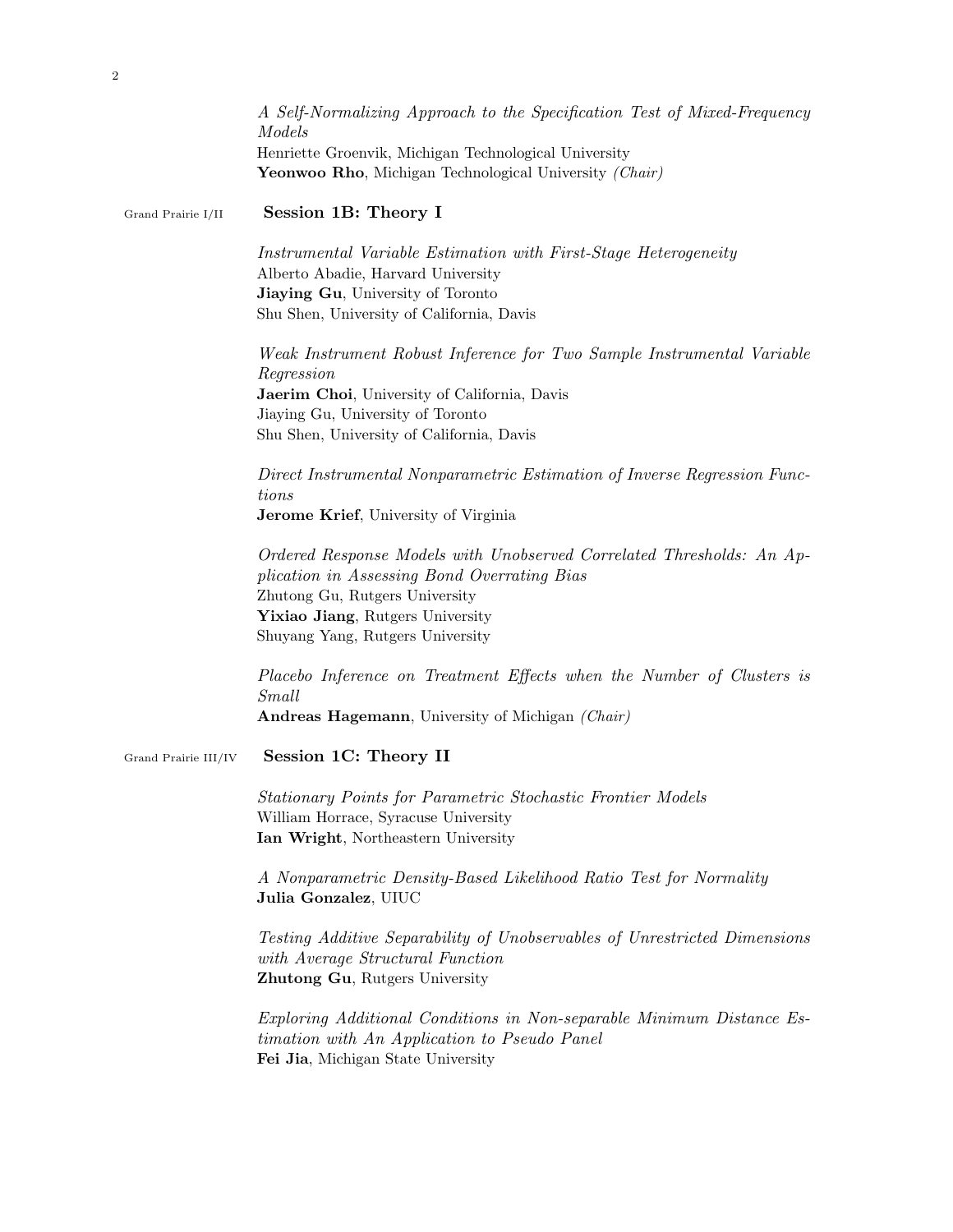|                         | Partial Independence in Nonseparable Models<br>Matthew Masten, Duke University                              |
|-------------------------|-------------------------------------------------------------------------------------------------------------|
|                         | <b>Alexandre Poirier</b> , University of Iowa <i>(Chair)</i>                                                |
| Skyway $(2^{nd}$ Floor) | Session 1D: Theory III                                                                                      |
|                         | Bootstrap Confidence Intervals for Fuzzy Regression Discontinuity Designs<br>Yang He, Iowa State University |
|                         | Regression Discontinuity Designs with Sample Selection<br>Yingying Dong, University of California, Irvine   |
|                         | Testing for Treatment Effect Heterogeneity in Regression Discontinuity De-<br>sign                          |
|                         | Yu-Chin Hsu, Academia Sinica                                                                                |
|                         | <b>Shu Shen, University of California, Davis</b>                                                            |
|                         | Program Evaluation With Right Censored Data                                                                 |
|                         | Pedro Sant'Anna, Vanderbilt University                                                                      |
|                         | Testing Distributional Treatment Effects for Compliers Based on Permuta-<br>tion Tests                      |
|                         | EunYi Chung, UIUC $(Chair)$                                                                                 |
|                         |                                                                                                             |

#### 2:40 - 3:00 Coffee Break

## 3:00 - 4:20 Session 2

Champaign-Urbana Session 2A: Quantile Regression I

A Panel Quantile Approach to Attrition Bias in Big Data: Evidence from a Randomized Experiment Matthew Harding, Duke University Carlos Lamarche, University of Kentucky

Set Identification and Estimation of Dynamic Quantile Models from Repeated Cross-Sections Heng Chen, Bank of Canada

Bootstrapping Predictive Quantile Regressions: MBB IVX-QR Approach Rui Fan, UIUC Ji Hyung Lee, UIUC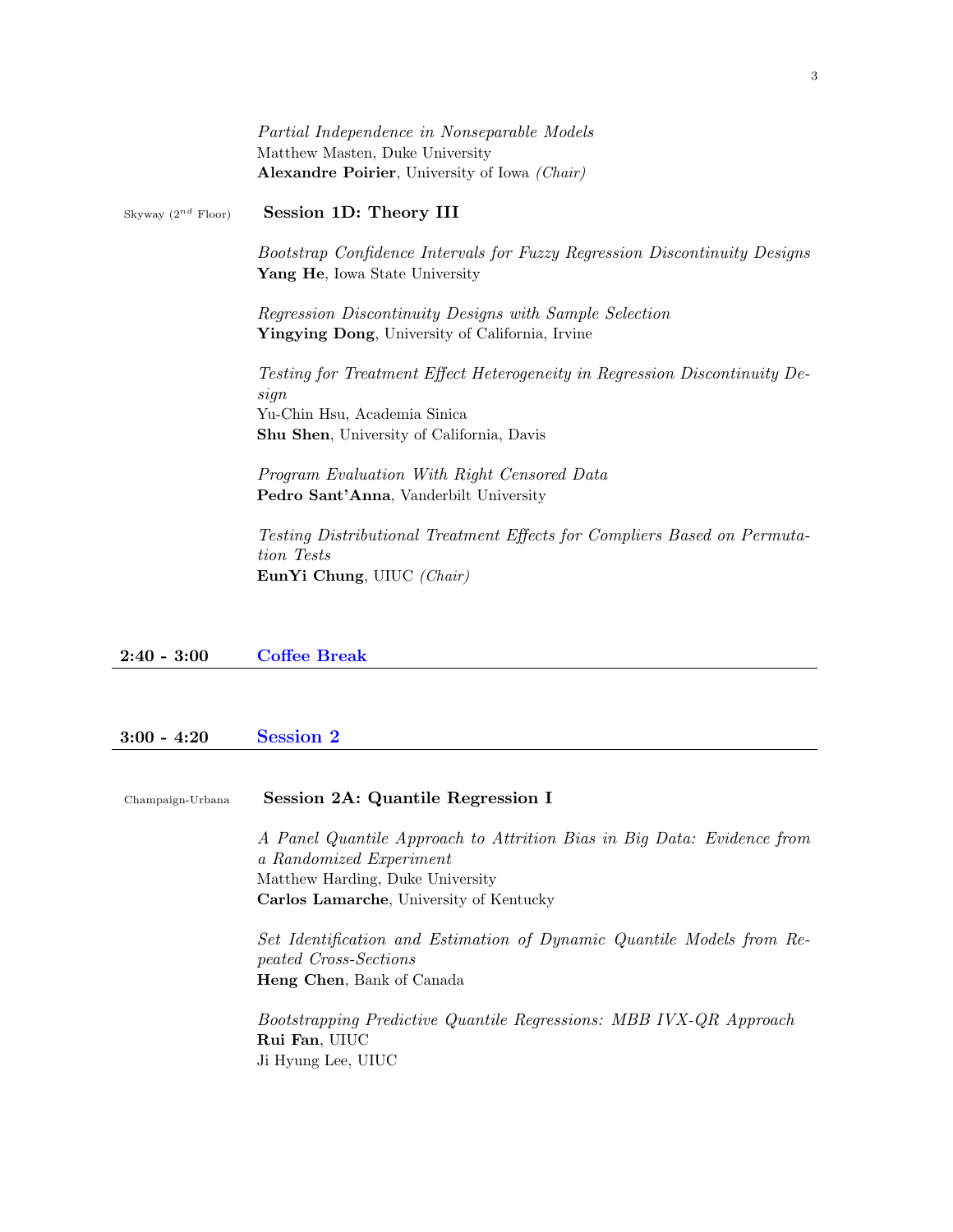|                      | Quantile Regression Random Effects<br>Antonio Galvao, University of Iowa (Chair)<br>Alexandre Poirier, University of Iowa                                                                                                                                                                                       |
|----------------------|-----------------------------------------------------------------------------------------------------------------------------------------------------------------------------------------------------------------------------------------------------------------------------------------------------------------|
| Grand Prairie I/II   | Session 2B: Quantile Regression II                                                                                                                                                                                                                                                                              |
|                      | Nonparametric Quantile Regression for Double Censored Data with Appli-<br>cation to Stock Markets with Price Limits<br>Chi-Yang Chu, University of Alabama                                                                                                                                                      |
|                      | A Parallel Algorithm for Large-Scale Penalized Quantile Regression<br>Liqun Yu, Washington Universtiy<br>Nan Lin, Washington Universtiy<br>Lan Wang, University of Minnesota                                                                                                                                    |
|                      | Average and Quantile Effects of Training on Employment and Unemploy-<br>ment Spells: A Bounds Analysis<br>German Blanco, Illinois State University<br>Xuan Chen, Renmin University of China<br>Carlos A. Flores, California Polytechnic State University<br>Alfonso Flores-Lagunes, Syracuse University and IZA |
|                      | Computational Methods for Quantile Regression<br>Roger Koenker, UIUC (Chair)                                                                                                                                                                                                                                    |
| Grand Prairie III/IV | Session 2C: Theory IV                                                                                                                                                                                                                                                                                           |
|                      | Least Square Estimation of Semiparametric Binary Response Model with<br>Endogeneity<br>Wei Song, University of Wisconsin-Madison                                                                                                                                                                                |
|                      | <i>Endogeneity in Semiparametric Threshold Regression</i><br>Andros Kourtellos, University of Cyprus<br>Thanasis Stengos, University of Guelph<br>Yiguo Sun, University of Guelph                                                                                                                               |
|                      | Simultaneous Inference for the Partially Linear Model with a Multivariate<br>Unknown Function when the Covariates are Measured with Errors<br>Kun Ho Kim, Hanyang University<br>Shih-Kang Chao, Purdue University<br>Wolfgang K. Hardle, Humboldt- Universitt zu Berlin                                         |
|                      | Semiparametric Models of Mismeasured Endogenous Regressors with Con-<br><i>trol Variables</i><br>Kyoo il Kim, Michigan State University<br><b>Suyong Song</b> , University of Iowa (Chair)                                                                                                                      |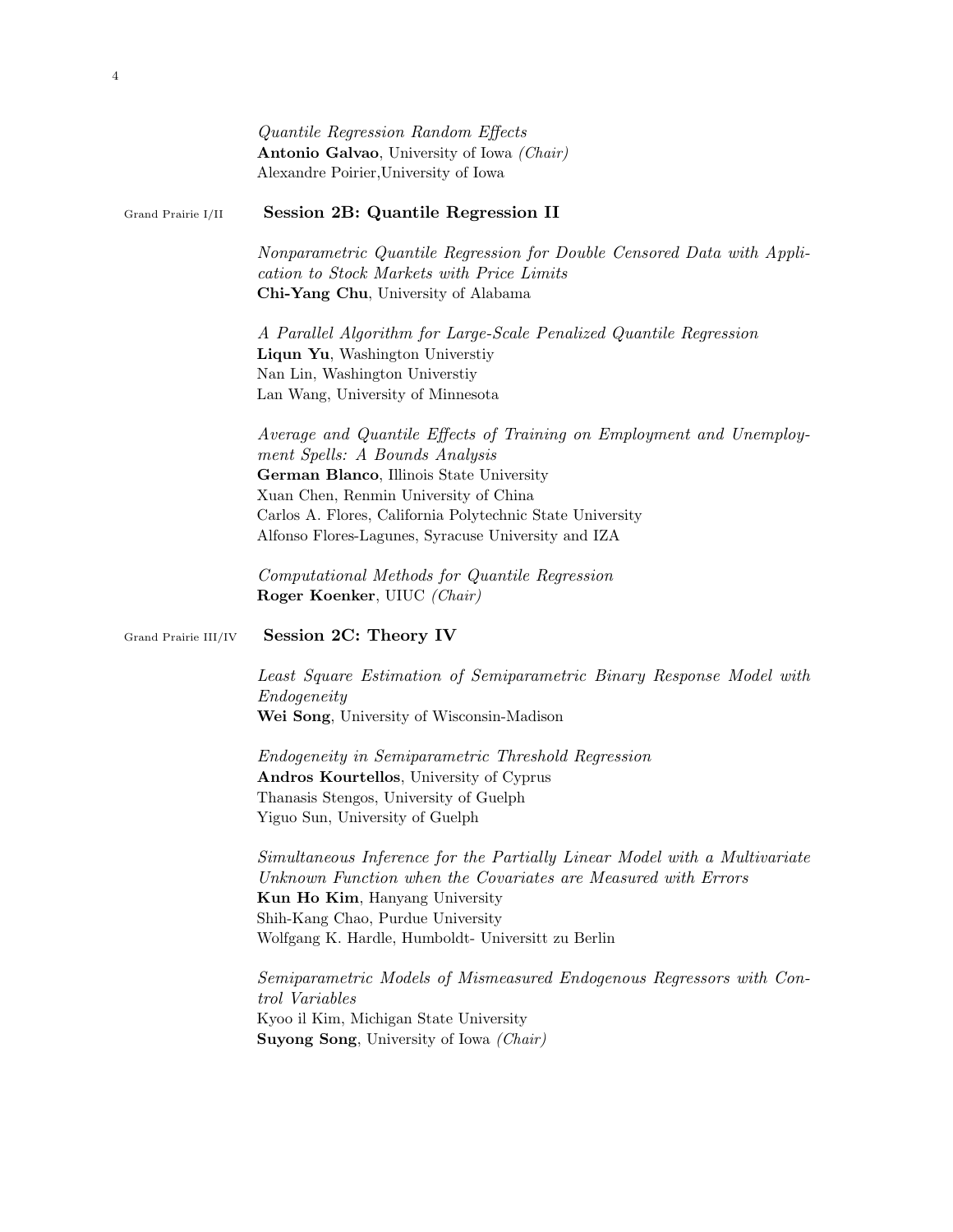#### Skyway  $(2^{nd}$  Floor) Session 2D: Bayesian Time Series

Regularizing Bayesian Predictive Regressions Guanhao Feng, University of Chicago Nicholas Polson, University of Chicago

Bayesian Predictive Inference for Granger Causality Jeff Mills, University of Cincinnati Huibin Weng, University of Cincinnati Beau Sauley, University of Cincinnati Gary Cornwall, University of Cincinnati

Bayesian Adaptive Sparse Copula Martin Burda, University of Toronto Artem Prokhorov, University of Sydney

Density Forecasts in Panel Data Models: A Semiparametric Bayesian Perspective Laura Liu, University of Pennsylvania (Chair)

## 7:00 - 9:30 Conference Dinner

Savoy After Dinner Talk: "The Econometrics of DSGE Models" Frank Schorfheide (U. Penn)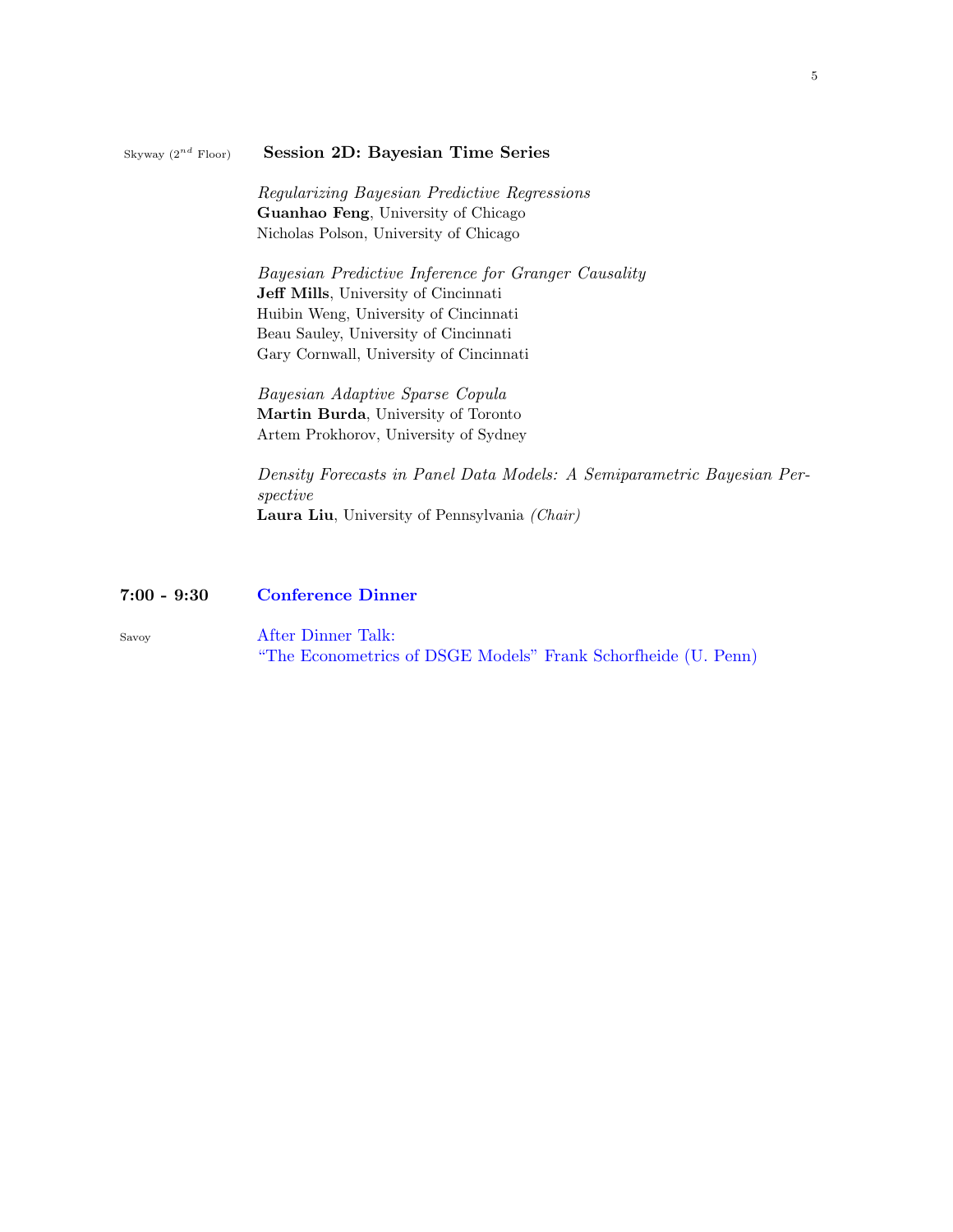# Day 2 October 22, 2016

7:30 - 9:00 Breakfast Buffet

White Oaks II/III

# 9:00 - 10:20 Session 3

| Champaign-Urbana   | Session 3A: Special Topics II                                                                                                                                                                                                          |
|--------------------|----------------------------------------------------------------------------------------------------------------------------------------------------------------------------------------------------------------------------------------|
|                    | Bootstrapping Factor Models with Cross Sectional Dependence<br>Silvia Goncalves, University of Western Ontario<br>Benoit Perron, Universit de Montréal                                                                                 |
|                    | Testing for Flexible Nonlinear Trends with an Integrated or Stationary<br>Noise Component<br>Pierre Perron, Boston University<br>Mototsugu Shintani, University of Tokyo and Vanderbilt University<br>Tomoyoshi Yabux, Keio University |
|                    | Asymptotic uniform inference using smooth empirical processes<br>Tom Parker, University of Waterloo                                                                                                                                    |
|                    | Time Series of Cross-Sectional Distributions with Common Stochastic<br>Trends                                                                                                                                                          |
|                    | Yoosoon Chang, Indiana University (Chair)                                                                                                                                                                                              |
|                    | Hwagyun (Hagen) Kim, Texas A&M University                                                                                                                                                                                              |
|                    | Changsik Kim, Sungkyunkwan University<br>Joon Y. Park, Indiana University and Sungkyunkwan University                                                                                                                                  |
| Grand Prairie I/II | <b>Session 3B: Dynamic Macroeconomic Models</b>                                                                                                                                                                                        |
|                    | Capital Control, Exchange Rate Regime and Monetary Policy: Indetermi-<br>nacy and Bifurcation                                                                                                                                          |
|                    | William Barnett, University of Kansas                                                                                                                                                                                                  |
|                    | Jingxian Hu, University of Kansas                                                                                                                                                                                                      |
|                    | Taking the DSGE Model Seriously (But Not Too Seriously): Bayesian Es-<br>timation of Recursive Preference                                                                                                                              |
|                    | David Rapach, Saint Louis University<br>Fei Tan, Saint Louis University                                                                                                                                                                |
|                    |                                                                                                                                                                                                                                        |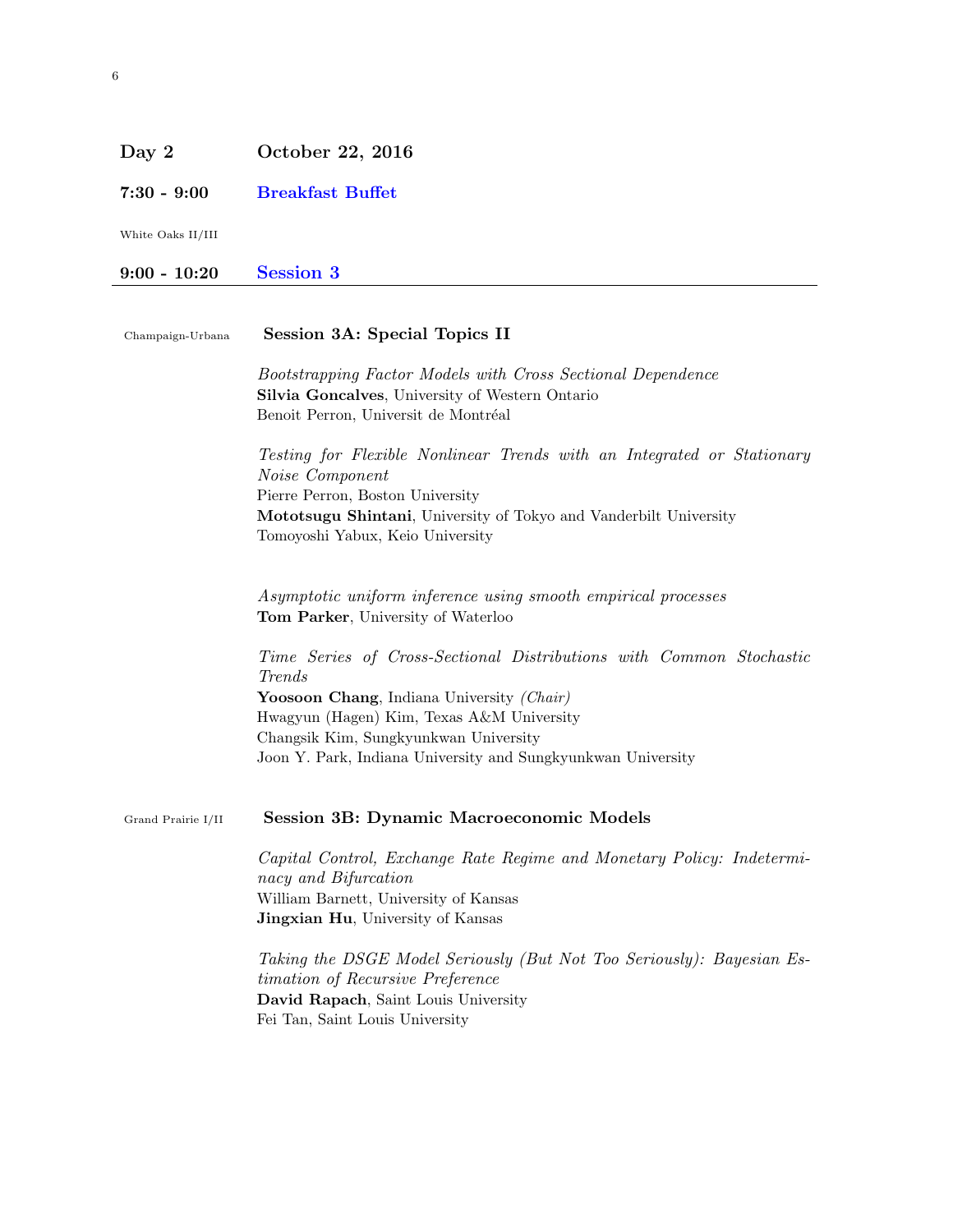|                         | Foreign Official Holdings of U.S Treasuries, Stock Effect and the Economy:<br>A DSGE Approach<br>John Francois, University of Kansas                                                        |
|-------------------------|---------------------------------------------------------------------------------------------------------------------------------------------------------------------------------------------|
|                         | Household Debt Overhang and Transmission of Monetary Policy<br>Sami Alpanda, University of Central Florida<br>Sarah Zubairy, Texas A&M University (Chair)                                   |
| Grand Prairie III/IV    | Session 3C: Theory V                                                                                                                                                                        |
|                         | Inference on Functionals under First Order Degeneracy<br>Qihui Chen, University of California, San Diego<br>Zheng Fang, Kansas State University                                             |
|                         | Is Pearson Sample Correlation Coefficient Always Feasible to Test for Cor-<br>relations                                                                                                     |
|                         | Cindy S.H. Wang, National Tsing Hua University and Universite Catholique de<br>Louvain                                                                                                      |
|                         | Wan Yi Lee, National Tsing Hua University<br>Cheng Hsiao, University of Southern California                                                                                                 |
|                         | Should We Always Use the Logarithmic Transformation For Positive Re-<br>sponse Variables?<br>Shengwu Shang, Ball State University                                                           |
|                         | Evenly Sensitive KS-type Inference on Distributions<br>Matt Goldman, Microsoft<br>David Kaplan, University of Missouri (Chair)                                                              |
| Skyway $(2^{nd}$ Floor) | Session 3D: IO                                                                                                                                                                              |
|                         | Measuring Transaction Costs in the Absence of Time Stamps<br>Filip Zikes, Federal Reserve Board, Washington                                                                                 |
|                         | Wal-Mart and Price Dispersion in U.S. Cities<br>Md. Rafayet Alam, Southern Illinois University<br>A.K.M. Mahbub Morshed, Southern Illinois University                                       |
|                         | Testing for Nash Behavior in Entry Games with Complete Information<br>Nail Kashaev, Western University                                                                                      |
|                         | Behind the Scenes of U.S. Airline Mergers: Strategy, Organizational Dis-<br>ruption, and Quality Provision<br>Julia Gonzalez, UIUC<br>Jorge Lemus, UIUC<br>Guillermo Marshall, UIUC (Chair) |
|                         |                                                                                                                                                                                             |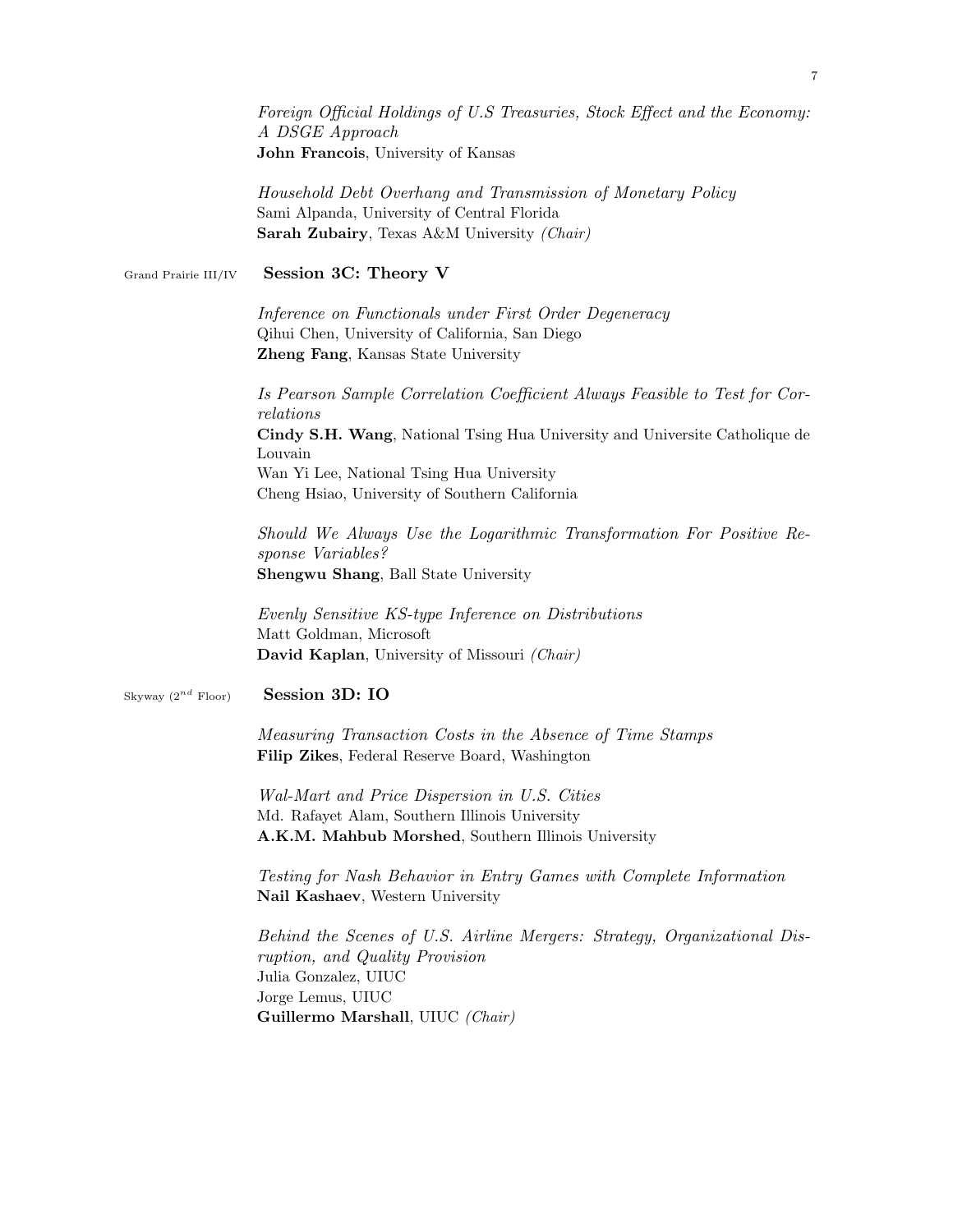## 10:40 - 12:00 Session 4

| Session 4A: Forecasting and Other Issues                                                                                                                         |
|------------------------------------------------------------------------------------------------------------------------------------------------------------------|
| Tests of Equal Accuracy for Nested Models with Estimated Factors<br>Silvia Goncalves, Western University<br>Michael McCracken, Federal Reserve Bank of St. Louis |
| Benoit Perron, Universit de Montréal                                                                                                                             |
| Asymmetry and Federal Reserve Forecasts                                                                                                                          |
| Julieta Caunedo, Federal Reserve Bank of St. Louis<br>Riccardo DiCecio, Federal Reserve Bank of St. Louis                                                        |
| Ivana Komunjer, Federal Reserve Bank of St. Louis                                                                                                                |
| Michael Owyang, Federal Reserve Bank of St. Louis                                                                                                                |
| A property of the Hodrick-Prescott filter and its application                                                                                                    |
| Neslihan Sakarya, Ohio State University                                                                                                                          |
| Robert M. de Jong, Ohio State University                                                                                                                         |
| Understanding the Sources of Macroeconomic Uncertainty                                                                                                           |
| Barbara Rossi, ICREA-University of Pompeu Fabra                                                                                                                  |
| Tatevik Sekhposyan, Texas A&M University (Chair)                                                                                                                 |
| Matthieu Soupre, University of Pompeu Fabra                                                                                                                      |
| <b>Session 4B: Macroeconomic Forecasting</b>                                                                                                                     |
| Nowcasting Nominal GDP with the Credit-Card Augmented Divisia Mone-<br>tary Aggregates                                                                           |
| William Barnett, University of Kansas                                                                                                                            |
| Marcelle Chauvet University of California, Riverside                                                                                                             |
| Danilo Leiva-Leon, Central Bank of Chile                                                                                                                         |
| Liting Su, University of Kansas                                                                                                                                  |
| Forecasting Financial Market Vulnerability by a Partial Least Squares Re-                                                                                        |
| gression Approach                                                                                                                                                |
| Hyeongwoo Kim, Auburn University<br>Kang Bok Lee, Auburn University                                                                                              |
| Chinese Divisia Monetary Aggregates and GDP Nowcasting                                                                                                           |
| William Barnett, University of Kansas                                                                                                                            |
| Biyan Tang, University of Kansas                                                                                                                                 |
|                                                                                                                                                                  |
|                                                                                                                                                                  |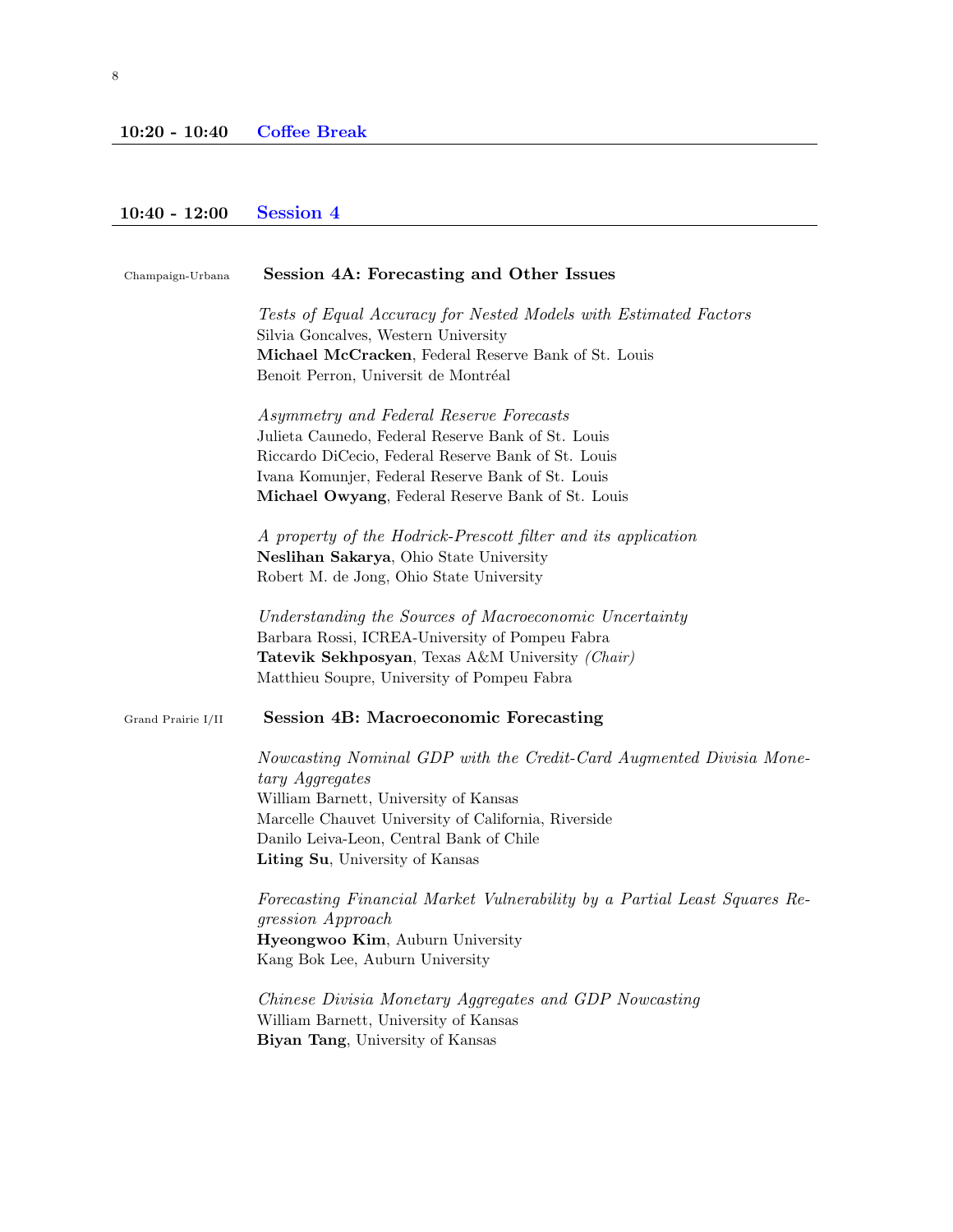|                         | Macroeconomic Forecasting in Times of Crises<br>Pablo Guerrn-Quintana, Federal Reserve Bank of Philadelphia<br>Molin Zhong, Federal Reserve Board (Chair)                                         |
|-------------------------|---------------------------------------------------------------------------------------------------------------------------------------------------------------------------------------------------|
| Grand Prairie III/IV    | Session 4C: Theory VI                                                                                                                                                                             |
|                         | Panel and Multilevel Models with Interactvie Terms of Group Fixed Effects<br>and Common Time Effects<br>Min Seong Kim, Ryerson University                                                         |
|                         | Exponential panel models with coefficient heterogeneity<br>Robert Martin, Michigan State University                                                                                               |
|                         | High-dimensional panel data models with time heterogeneity: estimation<br>and inference<br>Yinchu Zhu, University of California, San Diego                                                        |
|                         | A Lava Attack on the Recovery of Sums of Dense and Sparse Signals<br>Victor Chernozhukov, MIT<br>Christian Hansen, University of Chicago<br>Yuan Liao, University of Maryland (Chair)             |
| Skyway $(2^{nd}$ Floor) | Session 4D: Labor/Health                                                                                                                                                                          |
|                         | Nonparametric Identification and Estimation of Contracting with External-<br><i>ities:</i> A Structural Analysis of Medical Device Contracts in America<br>Daiqiang Zhang, Texas A&M University   |
|                         | The Effect of Drought on Child Health Endowment : A Panel Quantile<br>$A$ pproach<br>Abraham Asfaw, Northern Illinois University                                                                  |
|                         | Health Status and Labor Market Outcome: A Dynamic Analysis<br>Kannika Damrongplasit, Chulalongkorn University<br>Cheng Hsiao, University of Southern California<br>Xueyan Zhao, Monash University |
|                         | Identication and Estimation of Hedonic Equilibrium Model with Unobserv-<br>able Quality: Illustrated for Counterfactual Analysis in Labor Markets<br>Ruoyao Shi, UCLA (Chair)                     |
|                         |                                                                                                                                                                                                   |

## 12:00 - 1:20 Lunch Buffet

White Oaks II/III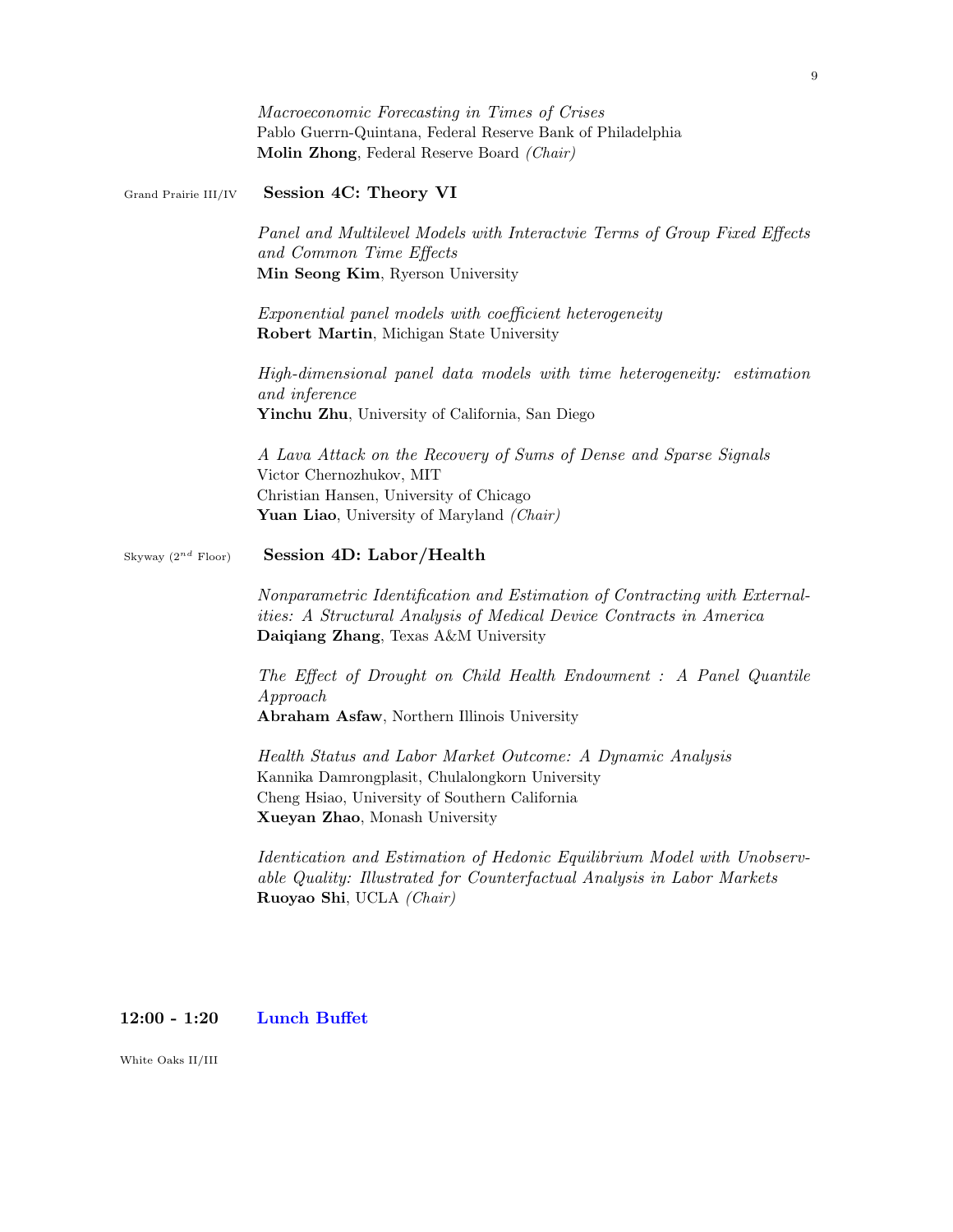# 1:20 - 2:40 Session 5

| Champaign-Urbana   | <b>Session 5A: VAR</b>                                                                                                                                                                                                                                 |
|--------------------|--------------------------------------------------------------------------------------------------------------------------------------------------------------------------------------------------------------------------------------------------------|
|                    | A Factor-Augmented VAR for Regional Analysis<br>Laura Jackson Young, Bentley University<br>Michael Owyang, Federal Reserve Bank of St. Louis<br>Sarah Zubairy, Texans A&M University                                                                   |
|                    | Fiscal Expansions and the Current Account in the U.S.: The Role of Sen-<br>timents<br>Bijie Jia, Auburn University<br>Hyeongwoo Kim, Auburn University                                                                                                 |
|                    | Structural Interpretation of Vector Autoregressions with Incomplete Identi-<br>fication: Revisiting the Role of Oil Supply and Demand Shocks<br>Christiane Baumeister, University of Notre Dame<br>James Hamilton, University of California, San Diego |
|                    | Identification Through Heterogeneity<br>Pooyan Amir-Ahmadi, Goethe University and UIUC<br><b>Thorsten Drautzburg</b> , Federal Reserve Bank of Philadelphia (Chair)                                                                                    |
| Grand Prairie I/II | <b>Session 5B: Applied Macro</b>                                                                                                                                                                                                                       |
|                    | House Price Synchronization across the U.S. States<br>Hardik Marfatia, Northeastern Illinois University                                                                                                                                                |
|                    | Time-Varying Comovement of Foreign Exchange Market<br>Mikio Itoa, Keio University<br>Akihiko Nodab, Kyoto Sangyo University<br>Tatsuma Wada, Keio University                                                                                           |
|                    | Time Varying Lambda Factor in Nelson-Siegel Model and Its Predictive<br>Power for the Economic Activity<br>Anqi Jiao, University of Alabama<br>Jun Ma, University of Alabama                                                                           |
|                    | Early Warning of the Housing Price Corrections: A Signal Extraction Ap-<br>proach<br>Fuchun Li, Bank of Canada (Chair)<br>Tom Roberts, Bank of Canada                                                                                                  |
|                    |                                                                                                                                                                                                                                                        |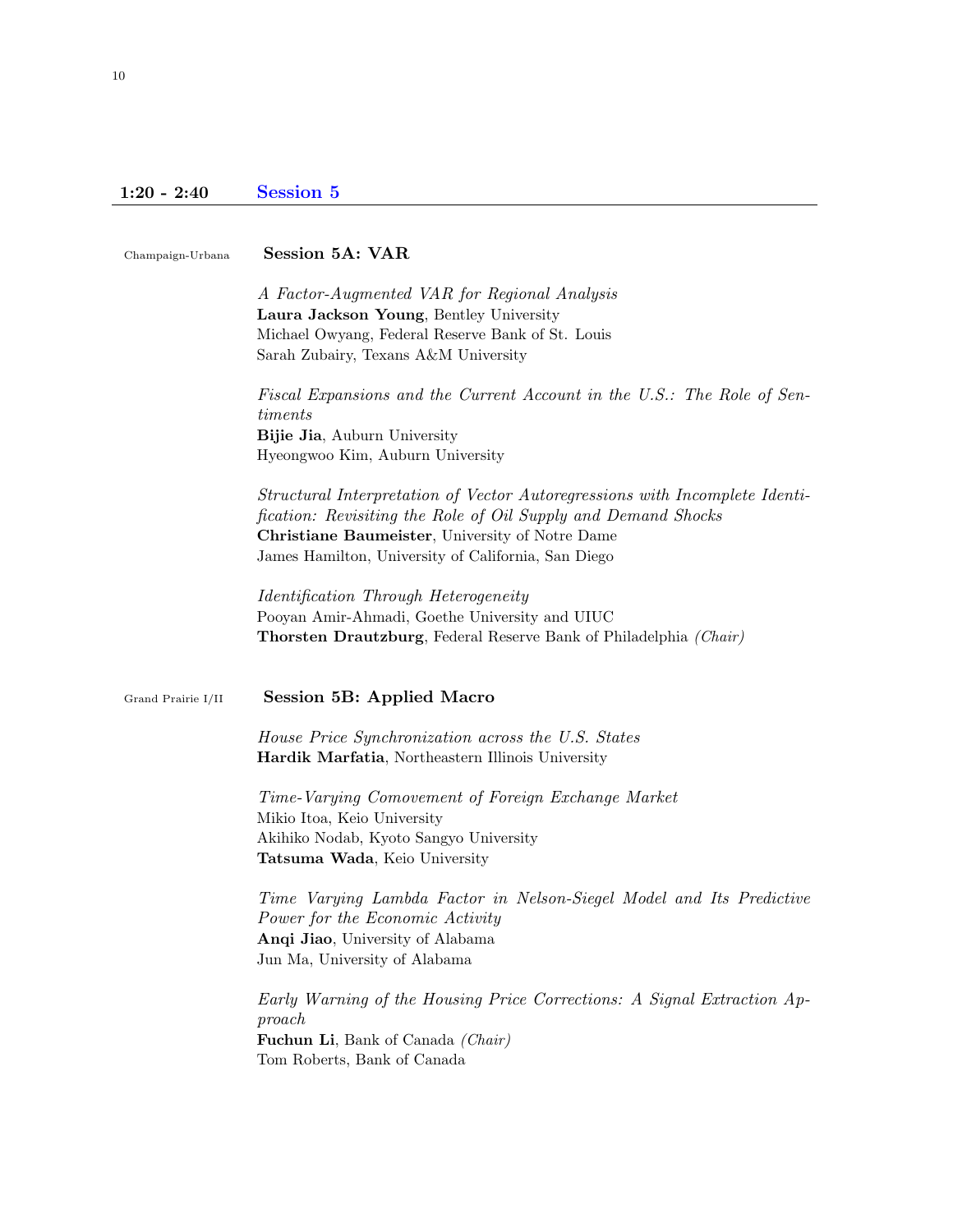#### Grand Prairie III/IV Session 5C: Theory VII

Joint Bayesian Hypothesis Testing in Regression Without Tears Jeff Mills, University of Cincinnati Hamed Namavari, University of Cincinnati

Inference for Iterated GMM Under Misspecification and Clustering Bruce Hansen, University of Wisconsin-Madison Seojeong Lee, University of New South Wales

A General Weighted Average Representation of the Ordinary and Two-Stage Least Squares Estimands Tymon Sloczynski, Brandeis University & IZA

Rate-Optimal Estimation of the Intercept in a Semiparametric Sample-Selection Model Chuan Goh, The University of Wisconsin-Milwaukee (Chair)

#### Skyway  $(2^{nd}$  Floor) Session 5D: Labor/Education

Evidence of Neighborhood Effects from Moving to Opportunity: LATEs of Neighborhood Quality Dionissi Aliprantis, Federal Reserve Bank of Cleveland Francisca Richter, Case Western Reserve University

Conscription and Military Service: Do They Result in Violent and Non-Violent Incarcerations and Recidivism? Xintong Wang, Binghamton University Alfonso Flores-Lagunes, Syracuse University

Self-Employment among Women: Do Children Matter More Than We Previously Thought? Anastasia Semykina, Florida State University

Job Displacement of Older Workers during the Great Recession: Tight Bounds on Distributional Treatment Effect Parameters using Panel Data Brantly Callaway, Vanderbilt University (Chair)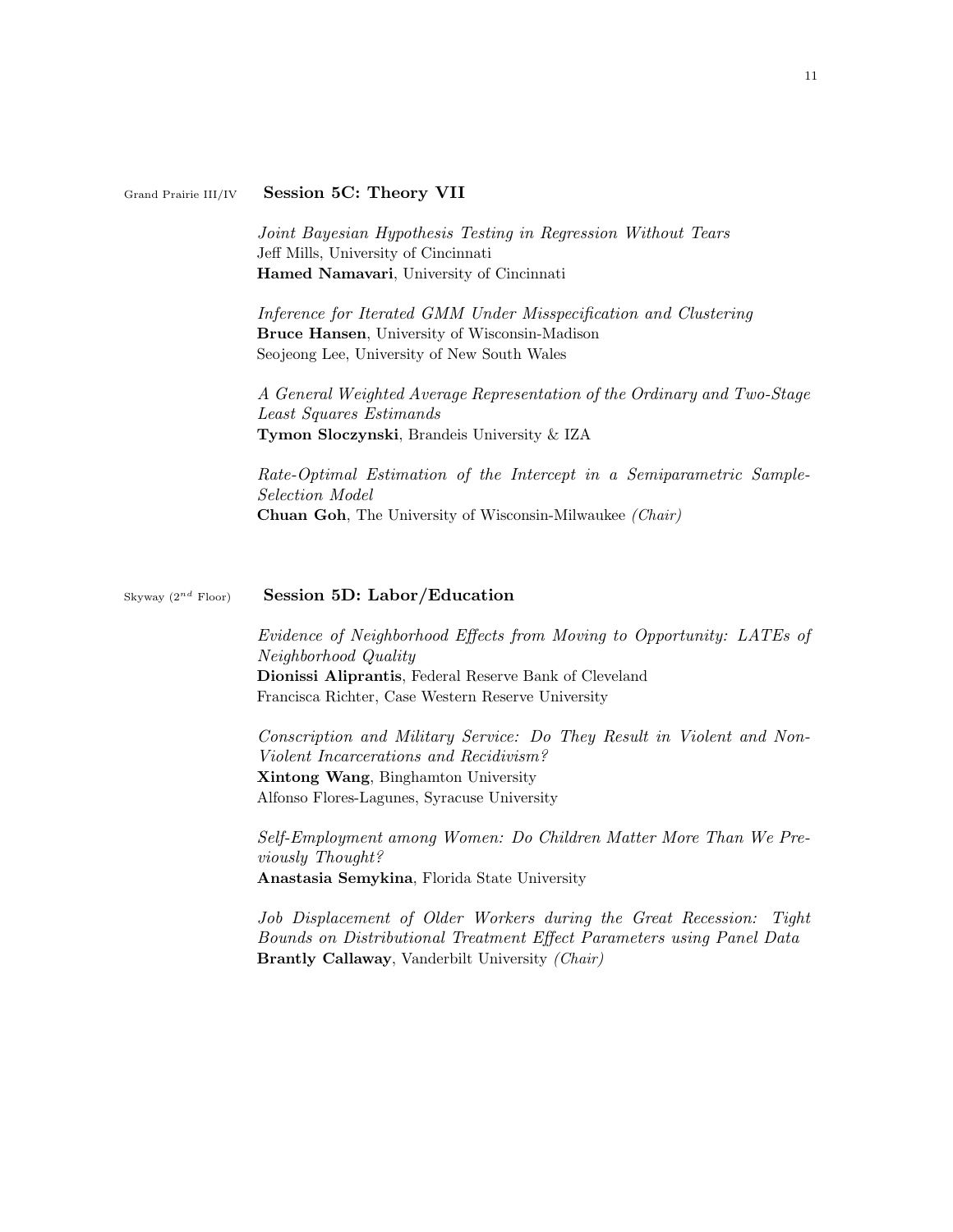## 2:40 - 3:00 Coffee Break

# 3:00 - 4:40 Session 6

| Champaign-Urbana   | Session 6A: Volatility and Testing                                                                                                                                                  |
|--------------------|-------------------------------------------------------------------------------------------------------------------------------------------------------------------------------------|
|                    | Flexible Fourier Form for Volatily Breaks<br>Walter Enders, University of Alabama<br><b>Jing Li</b> , Miami University                                                              |
|                    | Testing the Number of Regimes in Markov Regime Switching Models<br>Hiroyuki Kasahara, Vancouver School of Economics<br>Katsumi Shimotsu, University of Tokyo                        |
|                    | White Noise Testing and Model Diagnostic Checking<br>Xianyang Zhang, Texas A&M University                                                                                           |
|                    | Tests for serial correlation of unknown form in dynamic least squares re-<br>gression with wavelets<br>Meiyu Li, Simon Fraser University<br>Ramazan Gencay, Simon Fraser University |
|                    | Simple Estimators for ARCH Models<br>Todd Prono, Federal Reserve Board (Chair)                                                                                                      |
| Grand Prairie I/II | Session 6B: Unit Root and Cointegration                                                                                                                                             |
|                    | Anxious Unit Root Processes<br>Jonathan Michel, Ohio State University<br>Robert M. de Jong, Ohio State University                                                                   |
|                    | Functional Autoregression with Unit Roots<br>Bo Hu, Indiana University<br>Joon Y. Park, Indiana University and Sungkyunkwan University                                              |
|                    | Hypothesis Testing in Cointegrated Panels: Asymptotic and Bootstrap<br>Method<br>Yi Li, Michigan State University                                                                   |
|                    | <i>Testing for Stationarity at High Frequency</i><br>Bibo Jiang, Fudan University<br>Ye Lu, Indiana University<br>Joon Y. Park, Indiana University and Sungkyunkwan University      |
|                    |                                                                                                                                                                                     |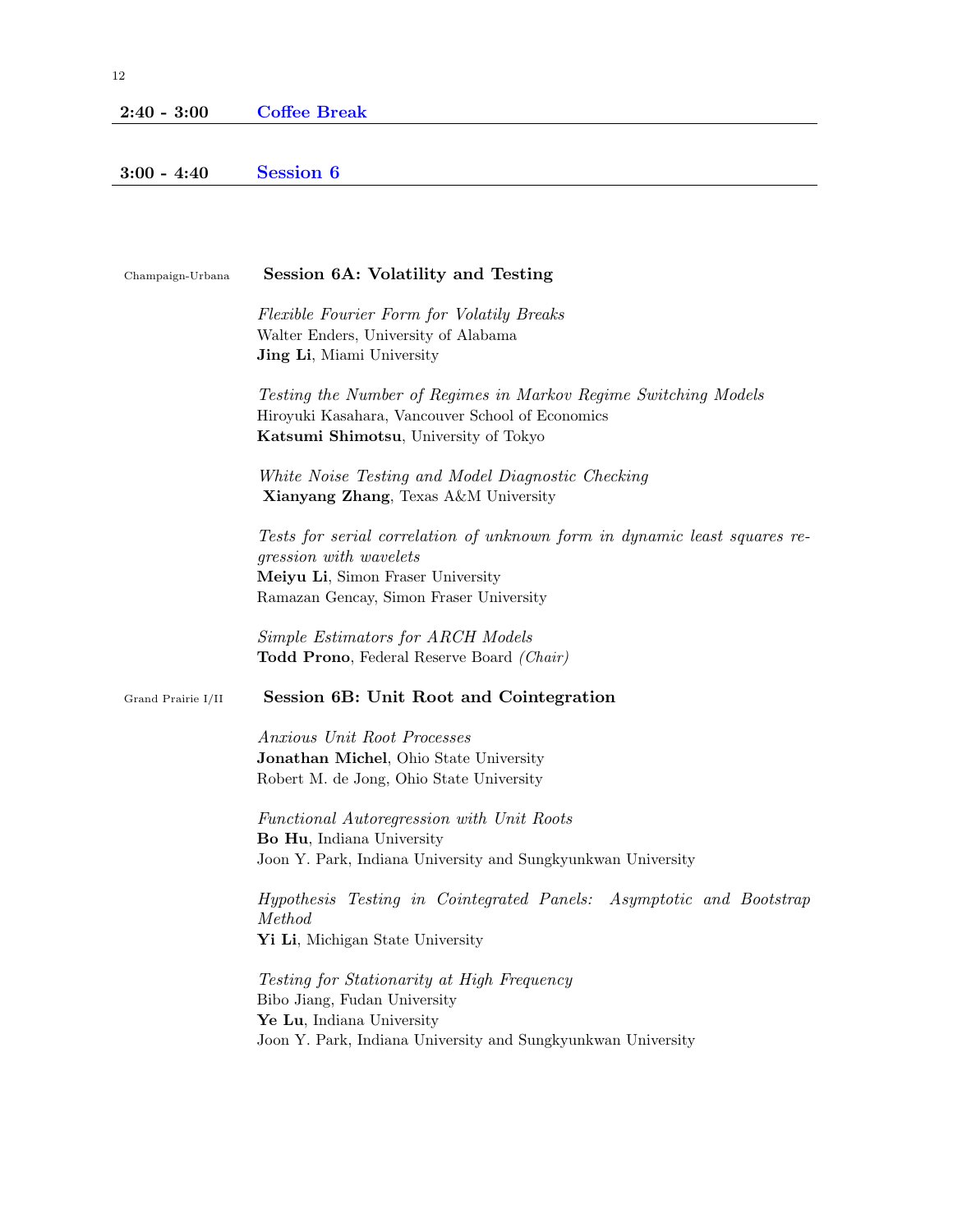|                         | Martingale Difference Divergence Matrix and Its Application to Dimension<br>Reduction for Stationary Multivariate Time Series<br>Chung Eun Lee, UIUC(Chair)<br>Xiaofeng Shao, UIUC                                                                                            |
|-------------------------|-------------------------------------------------------------------------------------------------------------------------------------------------------------------------------------------------------------------------------------------------------------------------------|
| Grand Prairie III/IV    | Session 6C: Special Topics III                                                                                                                                                                                                                                                |
|                         | Spatial Durbin Mixture Models<br>Gary Cornwall, University of Cincinnati                                                                                                                                                                                                      |
|                         | A Relaxed Approach to Estimating Large Portfolios<br>Esra Ulasan, Ege University<br>Mehmet Caner, The Ohio State University<br>Laurent Callot, University of Amsterdam<br>Ozlem Onder, Ege University                                                                         |
|                         | Weak Identification, the Pile-Up Problem, and Finite-Sample Inference for<br><b>ARMA</b> Models<br>James Morley, University of New South Wales<br>Charles Nelson, University of Washington<br>Irina Panovska, Lehigh University                                               |
|                         | Simple, Robust and Accurate F and t Tests in Cointegrated Systems<br>Jungbin Hwang, University of California, San Diego<br>Yixiao Sun, University of California, San Diego                                                                                                    |
|                         | Identification and Estimation of a Triangular model with Multiple Endoge-<br>nous Variables and Insufficiently Many Instrumental Variables,<br>Liquan Huang, University of Rochester<br>Umair Khalil, University of Rochester<br>Nese Yildiz, University of Rochester (Chair) |
| Skyway $(2^{nd}$ Floor) | Session 6D: Labor Markets in Macroeconomics                                                                                                                                                                                                                                   |
|                         | Hours and Employment Over the Business Cycle<br>Matteo Cacciatore, HEC Montréal<br>Giuseppe Fiori, North Carolina State University<br>Nora Traum, North Carolina State University                                                                                             |
|                         | U.S. Wage Growth in the Aftermath of Deep Recessions: The Roles of<br>Inflation and Unemployment<br>Luiggi Donayre, University of Minnesota-Duluth<br>Irina Panovska, Lehigh University                                                                                       |
|                         | Evaluating the Impact of the Labor Market Conditions Index on Labor Mar-<br>ket Forecasts<br>Laura Connolly, University of Alabama<br>Alice Sheehan, University of Alabama                                                                                                    |